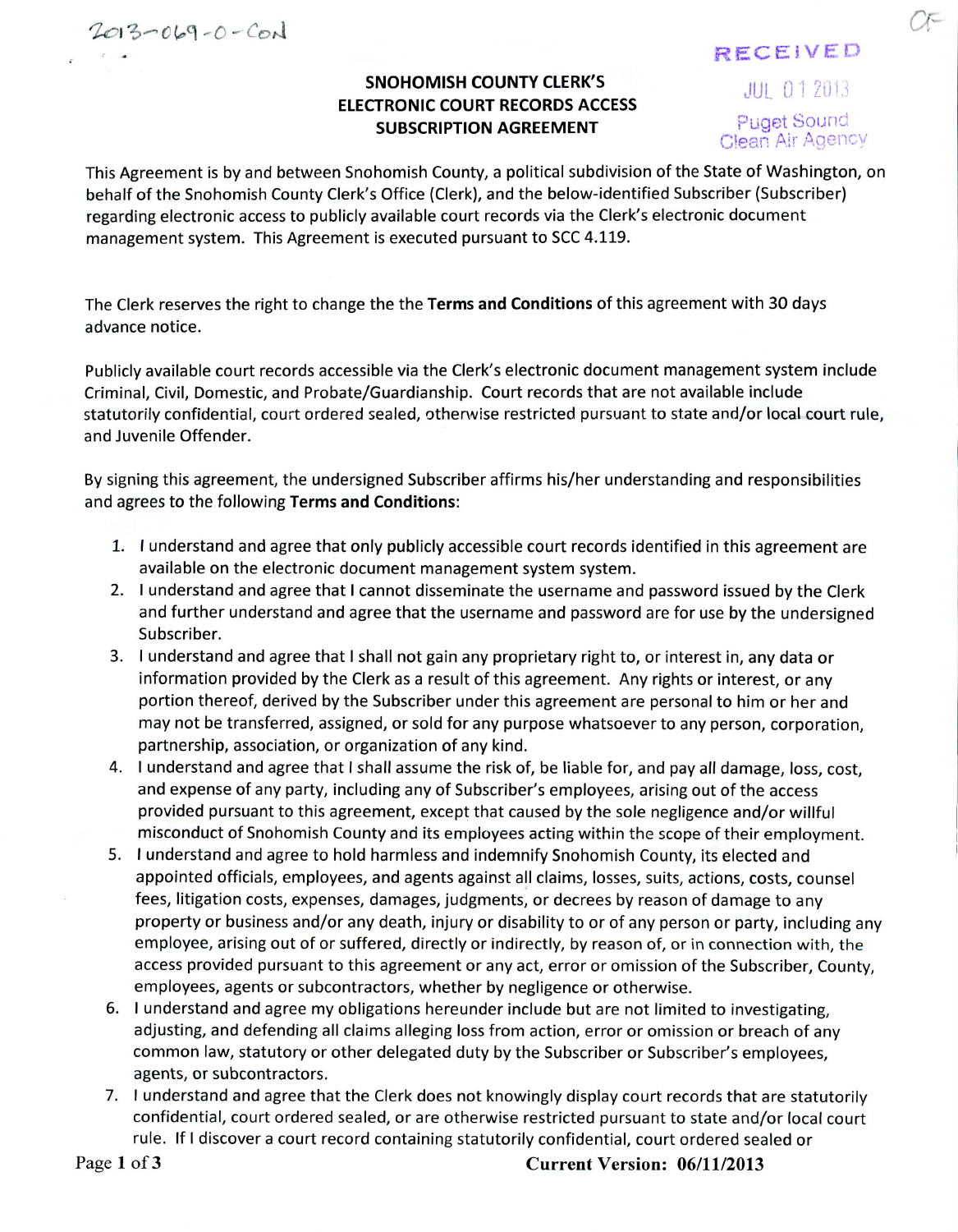restricted information pursuant to state and/or local court rule on the electronic document management system, I agree to maintain confidentiality, restrict access, and immediately notify the Clerk.

- 8. 1 understand and agree that I may not divulge, publish, or otherwise make known to unauthorized persons any confidential information obtained while accessing the electronic document management system.
- 9. I understand and agree that I will comply with all current, or as subsequently amended federal and state law, court rules, and administrative rules and policy governing, regulating, and/or relating to the dissemination of data.
- 10. 1 understand and agree that the Clerk does not warrant, express or implied, that the data or information is accurate, current, correct, or complete; makes no representations regarding the identity of any persons whose names appear in the court records; and, does not assume any liability whatsoever resulting from the release or use of the data or information obtained from the electronic document management system. It is expressly understood and agreed that it is the responsibility of the Subscriber to verify the data or information obtained under this agreement by personally consulting the "official" court record reposing at the Clerk's Office.
- 11. I understand and agree that I am to consult the Clerk on any questions I may have concerning whether particular information may be disclosed.
- 12. 1 understand and agree that 1 shall use the data or information for legitimate purposes in the ordinary course of business.
- 13. I understand and agree that I shall not reproduce or distribute or disseminate the data or information obtained from the electronic document management system in bulk except for responding to an individual client record inquiry.
- 14. I understand and agree that the Clerk will endeavor to provide continuous operation of the electronic document management system; however, access may be interrupted during such other periods of remedial maintenance as may be required. The Clerk will make every attempt to give advance notice of scheduled maintenance, with routine maintenance scheduled after 4:30 p.m. and before 8:00 a.m. or during weekends or holidays.
- 15. I understand and agree that the Clerk reserves the right to reduce or limit subscriber access to the electronic document management system during unusual circumstances such as, but not limited to, emergency production requirements mandated by law, intrusions against security regulations and to limit or avoid adverse operational impacts. I
- 16. I understand and agree that following execution of this agreement, the Clerk will set up electronic access and assign a username and temporary password to each user. The Clerk agrees to provide reasonable email consultation (SCLSUBSCRIPTIONS@snoco.org) on-specific problems or questions that arise in the use of the subscriber service. However, the Clerk does not guarantee consultation results nor warrant or represent that all errors or problems will be corrected.
- 17. I understand and agree that Clerk assistance will only be available Monday through Friday, from 7:00 a.m. to 12:00 p.m. and 12:45 p.m. to 4:00 p.m. with the exception of holidays observed by the Clerk.
- 18. I understand and agree that if the Clerk changes its operating system or otherwise modifies its format, it shall be the responsibility of the subscriber to make any necessary changes and to bear the expense thereof.
- 19. I understand and agree that if any of the Terms and Conditions of this agreement are knowingly violated, the Subscriber will be subject to immediate revocation of access to the electronic document management system.